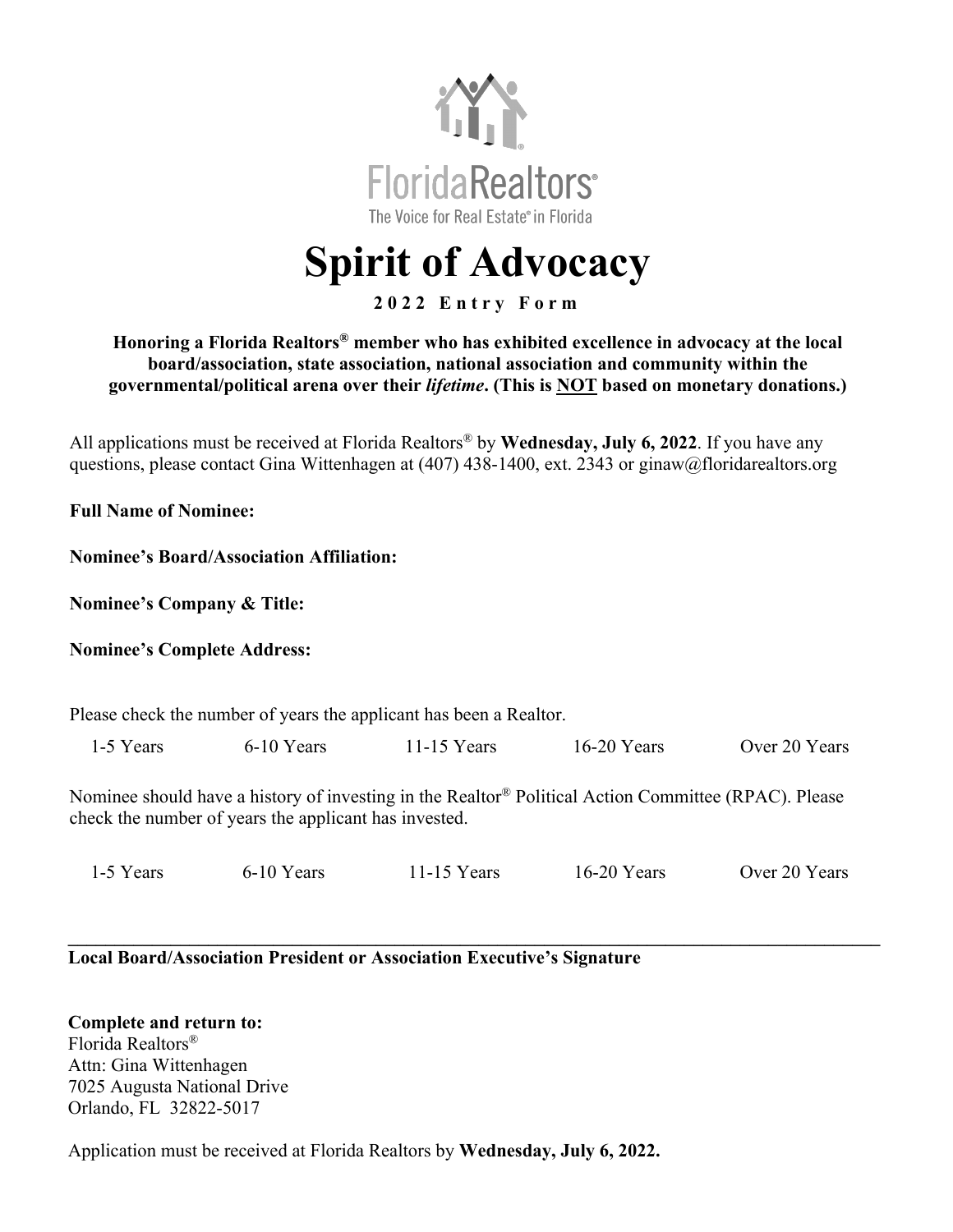### Nominee Considerations

- Attends local, state and national PAC and government affairs meetings
- Knows the elected officials who represent them at all levels of government
- Attends local, state and national candidate events, meet and greets, check presentations, etc.
- Responds to all Florida Realtors, NAR, and Florida Realtors PAC calls for action
- Registered voter
- Attends Great American Realtor<sup>®</sup> Days in Tallahassee
- Leads by example has a history of monetarily investing in Florida Realtors<sup>®</sup> PAC.
- Increases RPAC fundraising efforts through educating the membership on issues and candidates and how they affect your profession, and how and why individual Realtor® contributions of time and dollars make the Realtor® profession significantly stronger.
- Increases Florida Realtors<sup>®</sup> effectiveness in monitoring and influencing the outcome of local, state and federal issues which impact Realtors®, the real estate industry and the preservation of private property rights.
- Speaks at local and state board meetings and PAC events to educate and promote Florida Realtors<sup>®</sup> PAC participation
- Educates targeted groups, such as brokers, affiliates, commercial practitioners, top producers, and YPN about PAC initiatives
- Knows the issues and can articulate the Florida Realtors<sup>®</sup> PAC message
- Increases Florida Realtors<sup>®</sup> effectiveness through their work within the local, county, district and state political parties.
- Increases Florida Realtors® effectiveness in the recruitment, selection and election of candidates for public office who share a basic philosophy supportive of the Realtor® viewpoint on issues affecting Realtors<sup>®</sup>, the real estate industry and the rights of all private property owners.
- Shares legislative and political successes with Florida Realtors<sup>®</sup>

## Award Policies

- The Spirit of Advocacy Award will be awarded annually at the Florida Realtors Convention & Trade Show. Winners will also be recognized in Florida Realtors® media.
- Nominations are approved, signed and submitted by local associations.

Suggested Recipients: Those serving their profession and their association through political involvement:

- Members of Florida Realtors<sup>®</sup> Realtor Advocacy committees.
- Members who serve the community as appointed or elected officials within their local community.
- Members serving the local association by monitoring local governmental units.
- Members serving as Federal Political Coordinators (FPC) to members of Congress.
- Members who have worked closely with their political party of choice, candidate campaigns or local/state ballot issue campaigns.
- *Current Florida Realtors PAC Trustees, Florida Realtors Officers, GADs, AEs, Affiliate members and staff of Florida Realtors® and affiliated local associations are NOT eligible.*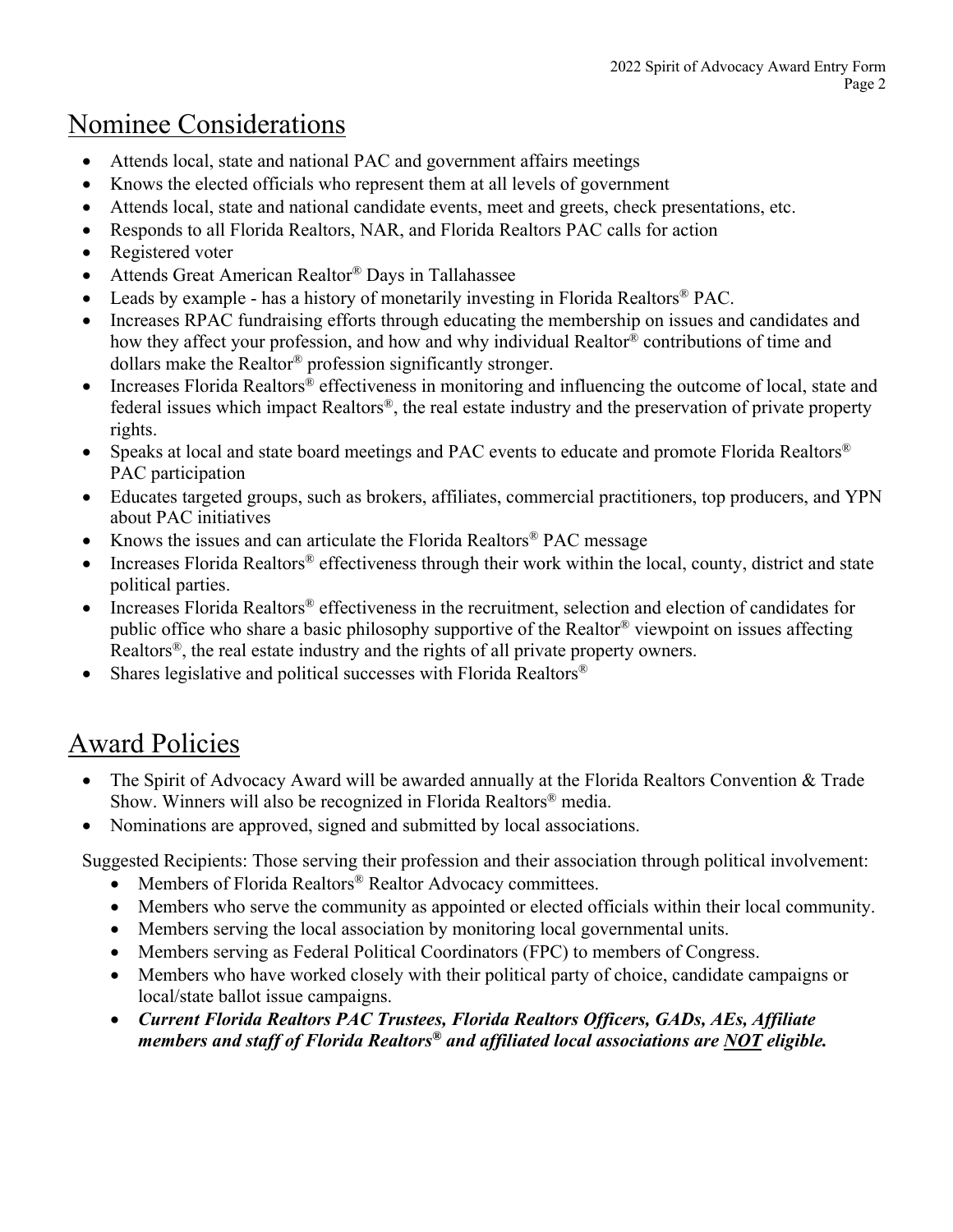1.What contributions has this Realtor® made to the **local board/association**?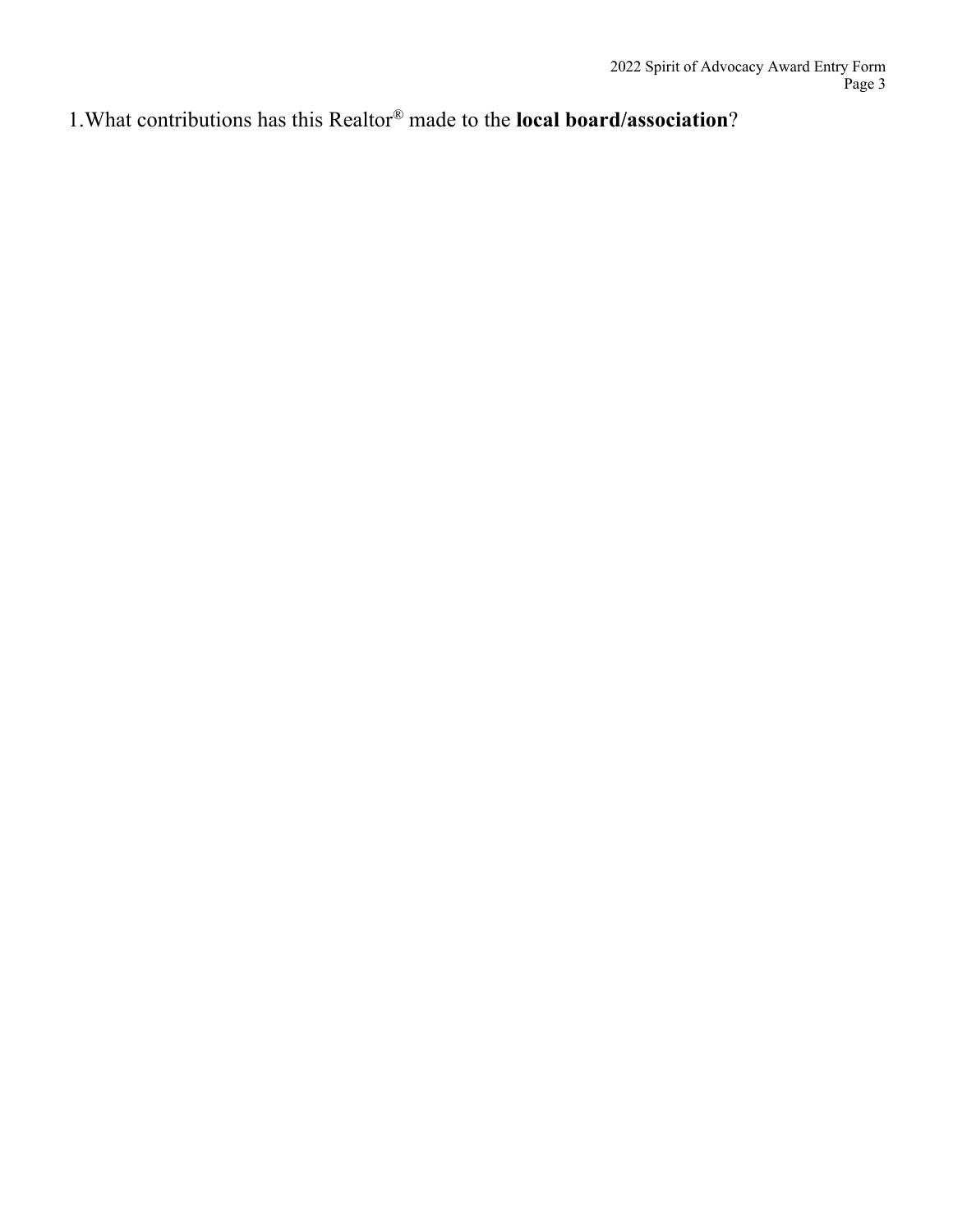2. What contributions has this Realtor® made to the **state association**?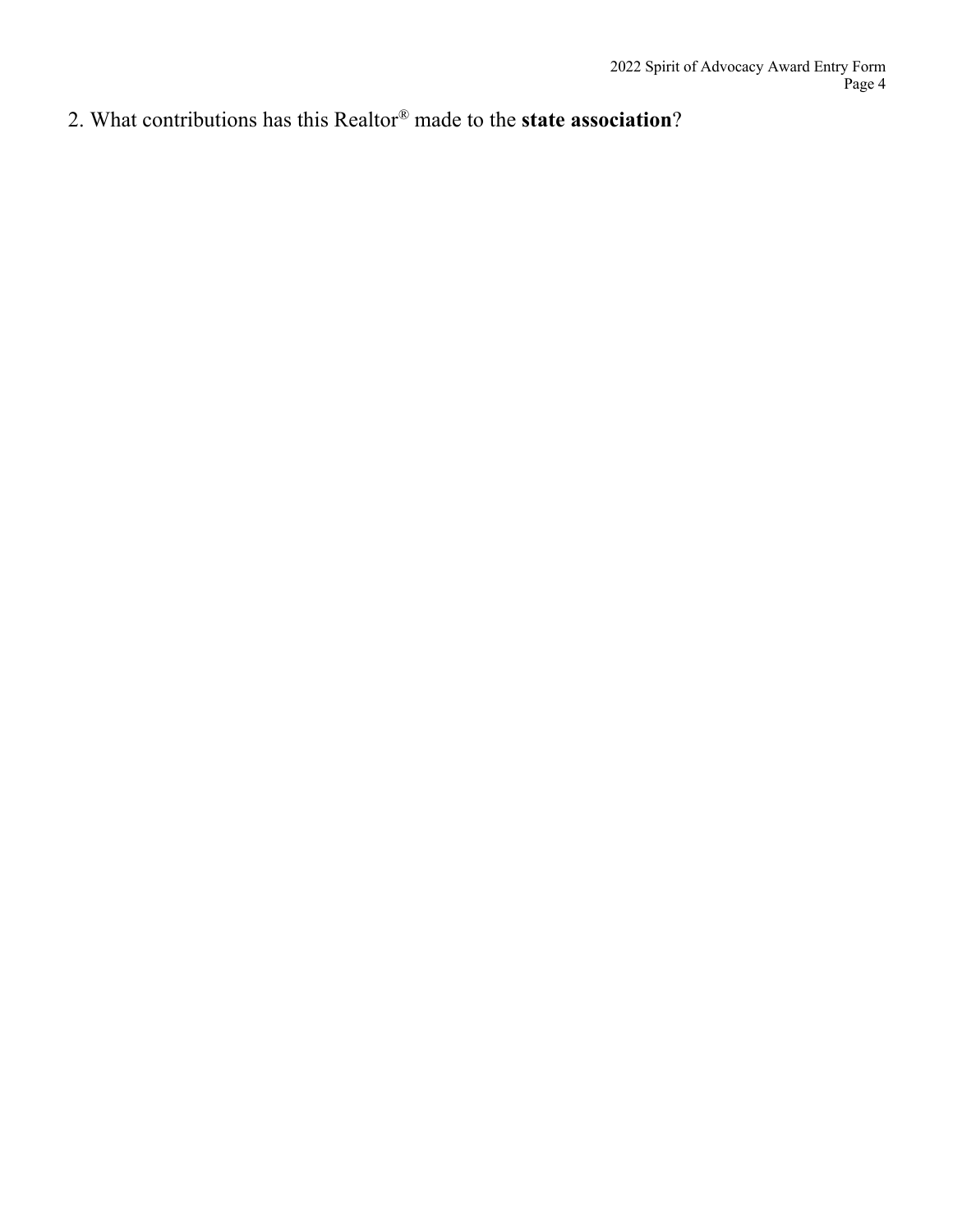3. What contributions has this Realtor® made to the **national association**?